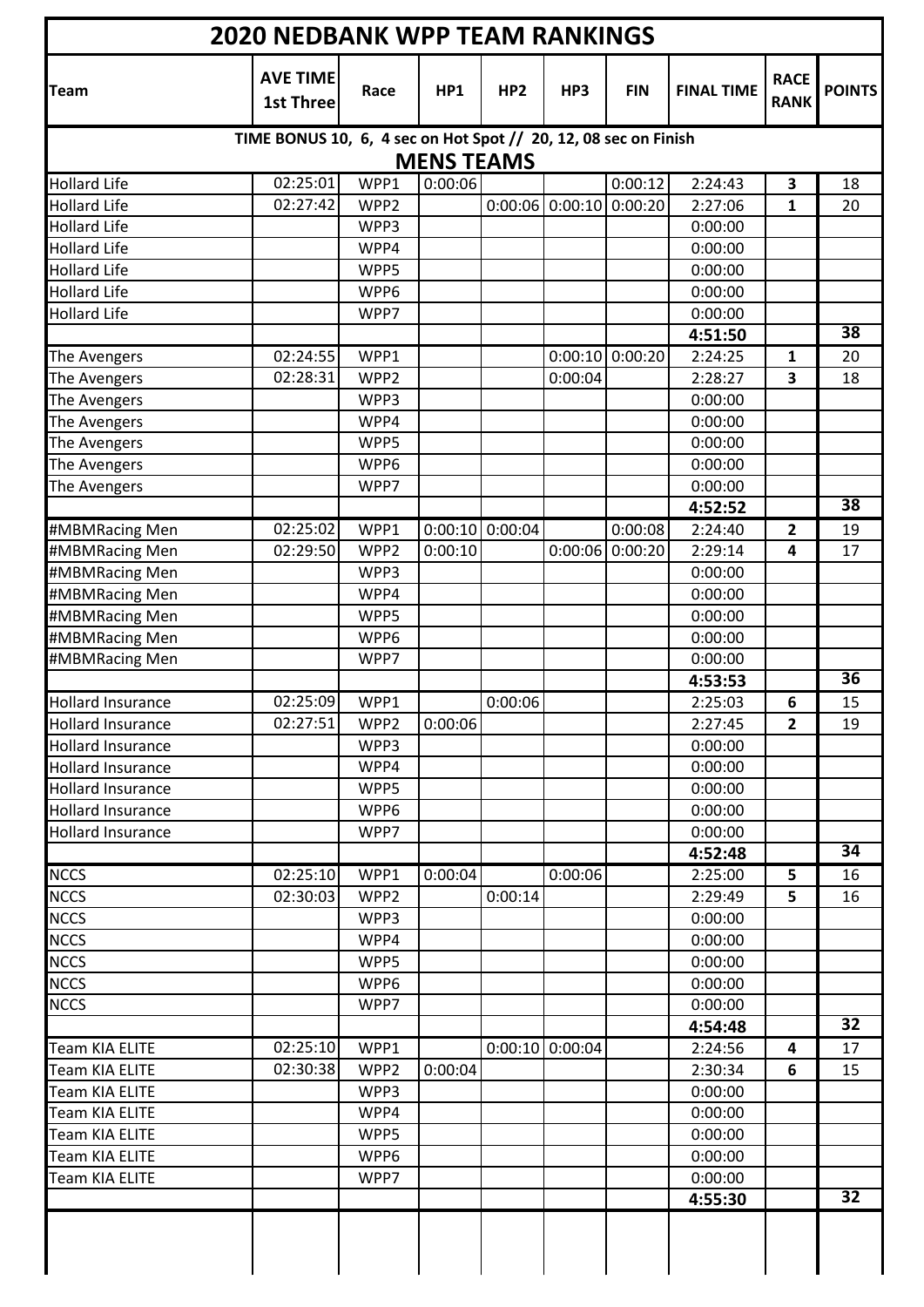| Team                      | <b>AVE TIME</b><br>1st Three | Race             | HP1 | HP <sub>2</sub> | HP3 | <b>FIN</b> | <b>FINAL TIME</b> | <b>RACE</b><br><b>RANK</b> | <b>POINTS</b>   |
|---------------------------|------------------------------|------------------|-----|-----------------|-----|------------|-------------------|----------------------------|-----------------|
| Food Lover's Market Men   | 02:25:18                     | WPP1             |     |                 |     |            | 2:25:18           | $\overline{\mathbf{z}}$    | 14              |
| Food Lover's Market Men   | 02:36:37                     | WPP <sub>2</sub> |     |                 |     |            | 2:36:37           | $\overline{7}$             | 14              |
| Food Lover's Market Men   |                              | WPP3             |     |                 |     |            | 0:00:00           |                            |                 |
| Food Lover's Market Men   |                              | WPP4             |     |                 |     |            | 0:00:00           |                            |                 |
| Food Lover's Market Men   |                              | WPP5             |     |                 |     |            | 0:00:00           |                            |                 |
| Food Lover's Market Men   |                              | WPP6             |     |                 |     |            | 0:00:00           |                            |                 |
| Food Lover's Market Men   |                              | WPP7             |     |                 |     |            | 0:00:00           |                            |                 |
|                           |                              |                  |     |                 |     |            | 5:01:55           |                            | 28              |
| Lumber City Men           | 02:25:19                     | WPP1             |     |                 |     |            | 2:25:19           | 8                          | 13              |
| Lumber City Men           | 02:37:02                     | WPP2             |     |                 |     |            | 2:37:02           | 8                          | 13              |
| Lumber City Men           |                              | WPP3             |     |                 |     |            | 0:00:00           |                            |                 |
| Lumber City Men           |                              | WPP4             |     |                 |     |            | 0:00:00           |                            |                 |
| Lumber City Men           |                              | WPP5             |     |                 |     |            | 0:00:00           |                            |                 |
| Lumber City Men           |                              | WPP6             |     |                 |     |            | 0:00:00           |                            |                 |
| Lumber City Men           |                              | WPP7             |     |                 |     |            | 0:00:00           |                            |                 |
|                           |                              |                  |     |                 |     |            | 5:02:22           |                            | 26              |
| <b>Team RMB/PAY</b>       | 02:31:03                     | WPP1             |     |                 |     |            | 2:31:03           | 9                          | 12              |
| Team RMB/PAY              | 02:39:38                     | WPP2             |     |                 |     |            | 2:39:38           | 9                          | 12              |
| Team RMB/PAY              |                              | WPP3             |     |                 |     |            | 0:00:00           |                            |                 |
| Team RMB/PAY              |                              | WPP4             |     |                 |     |            | 0:00:00           |                            |                 |
| Team RMB/PAY              |                              | WPP5             |     |                 |     |            | 0:00:00           |                            |                 |
| Team RMB/PAY              |                              | WPP6             |     |                 |     |            | 0:00:00           |                            |                 |
| Team RMB/PAY              |                              | WPP7             |     |                 |     |            | 0:00:00           |                            |                 |
|                           |                              |                  |     |                 |     |            | 5:10:41           |                            | $\overline{24}$ |
| Team FDN                  | 02:48:18                     | WPP1             |     |                 |     |            | 2:48:18           | 11                         | 10              |
| <b>Team FDN</b>           | 02:45:20                     | WPP <sub>2</sub> |     |                 |     |            | 2:45:20           | 10                         | 11              |
| <b>Team FDN</b>           |                              | WPP3             |     |                 |     |            | 0:00:00           |                            |                 |
| <b>Team FDN</b>           |                              | WPP4             |     |                 |     |            | 0:00:00           |                            |                 |
| <b>Team FDN</b>           |                              | WPP5             |     |                 |     |            | 0:00:00           |                            |                 |
| <b>Team FDN</b>           |                              | WPP6             |     |                 |     |            | 0:00:00           |                            |                 |
| <b>Team FDN</b>           |                              | WPP7             |     |                 |     |            | 0:00:00           |                            |                 |
|                           |                              |                  |     |                 |     |            | 5:33:38           |                            | 21              |
| Legacy of Love            | 02:51:02                     | WPP1             |     |                 |     |            | 2:51:02           | 12                         | 9               |
| Legacy of Love            | 02:53:57                     | WPP2             |     |                 |     |            | 2:53:57           | 11                         | 10              |
| Legacy of Love            |                              | WPP3             |     |                 |     |            | 0:00:00           |                            |                 |
| Legacy of Love            |                              | WPP4             |     |                 |     |            | 0:00:00           |                            |                 |
| Legacy of Love            |                              | WPP5             |     |                 |     |            | 0:00:00           |                            |                 |
| Legacy of Love            |                              | WPP6             |     |                 |     |            | 0:00:00           |                            |                 |
| Legacy of Love            |                              | WPP7             |     |                 |     |            | 0:00:00           |                            |                 |
|                           |                              |                  |     |                 |     |            | 5:45:00           |                            | 19              |
| <b>PAY MARATHON SUGAR</b> | 02:55:01                     | WPP1             |     |                 |     |            | 2:55:01           | 13                         | 8               |
| PAY MARATHON SUGAR        | 02:59:27                     | WPP2             |     |                 |     |            | 2:59:27           | 12                         | 9               |
| PAY MARATHON SUGAR        |                              | WPP3             |     |                 |     |            | 0:00:00           |                            |                 |
| <b>PAY MARATHON SUGAR</b> |                              | WPP4             |     |                 |     |            | 0:00:00           |                            |                 |
| PAY MARATHON SUGAR        |                              | WPP5             |     |                 |     |            | 0:00:00           |                            |                 |
|                           |                              |                  |     |                 |     |            |                   |                            |                 |
| <b>PAY MARATHON SUGAR</b> |                              | WPP6             |     |                 |     |            | 0:00:00           |                            |                 |
| PAY MARATHON SUGAR        |                              | WPP7             |     |                 |     |            | 0:00:00           |                            |                 |
|                           |                              |                  |     |                 |     |            | 5:54:28           |                            | 17              |